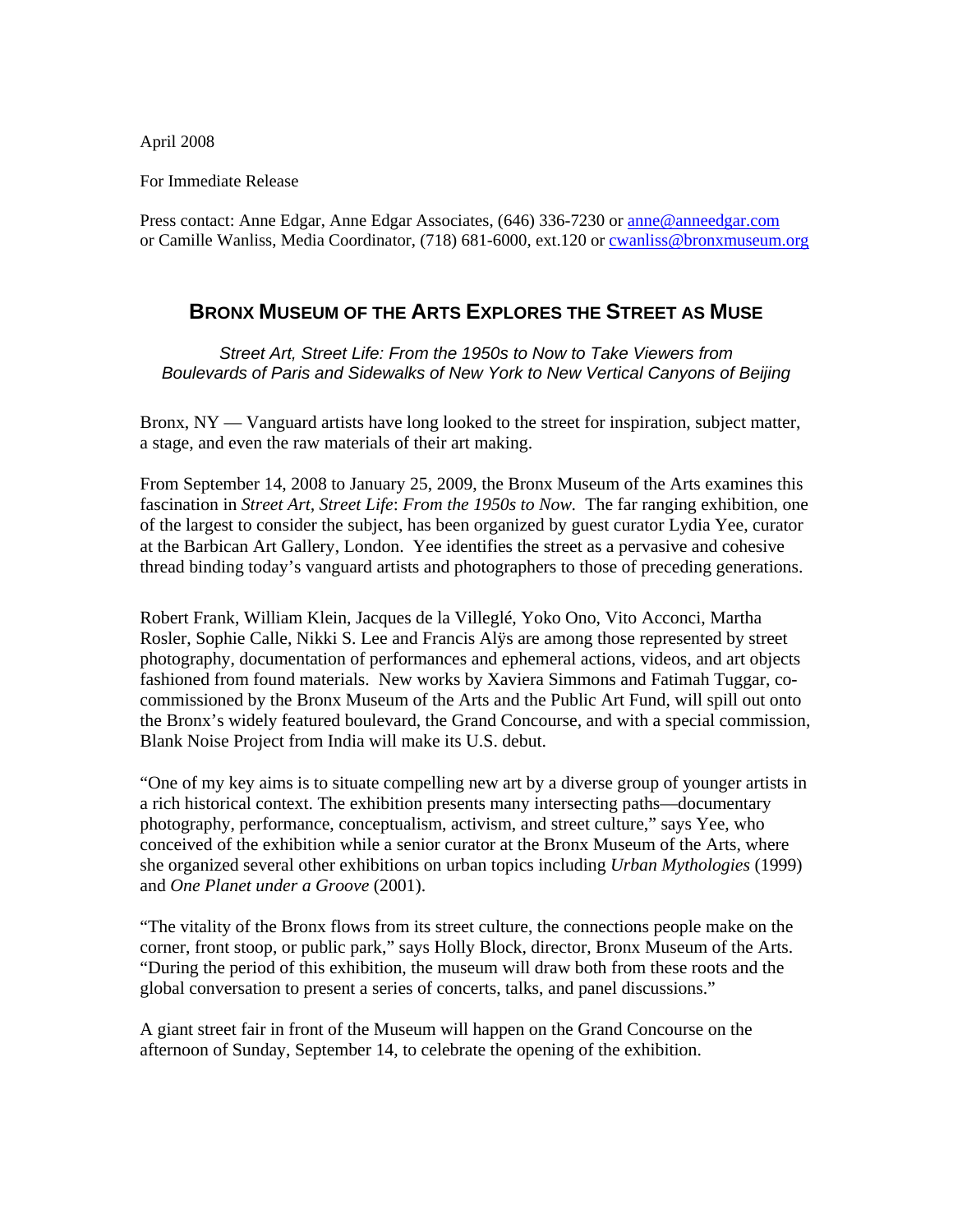*Street Art, Street Life* begins in the late 1950s and early 1960s, at the end of the classic age of photojournalism. Brash, motion-filled black and white photographs by William Klein and the sly photojournalism of Garry Winogrand and Lee Friedlander reflect a new, de-skilled and post-aesthetic approach to photography. Grainy offset posters publicizing Free Flux-Tours, photographs of the Fluxus performances on Canal Street, and other Fluxus ephemera, show how George Maciunas, Nam June Paik, Dick Higgins, Ben Vautier, Alison Knowles, and fellow Fluxus artists began to devise ways to spontaneously encounter the public.

Other artists will be seen to have transformed cast-offs found in the streets into art materials, whether it be the torn poster on view by the affichiste Jacques de la Villeglé or the newspaper/ink/watercolor collage that a young Claes Oldenburg fashioned for a solo show at the Reuben Gallery in New York in 1960.

By the end of that decade, works of art were beginning to straddle the line between street photography, photojournalism, and conceptualism, as artists began to employ photography to document actions. Gritty photographs from Vito Acconci's *Following Piece* (1969) show the artist randomly following a person on the street as part of a month-long action in which he followed a different person until he or she entered a private space . VALIE EXPORT's *Aus der Mappe der Hundigkeit (From the Portfolio of Doggedness)* (1968) documents another performance that required the unscripted stage of the street for realization and the medium of photography for immortalization: in the photographs, she is seen walking Peter Weibel on a leash, on all fours, through the streets of Vienna.

The exhibition continues through the 1970s and 1980s with Martha Rosler's groundbreaking text/image panels of derelict storefronts along the Bowery from 1974/75 and performance artist Tehching Hsieh's photographs of the year he spent in New York City (1981/82) without ever entering an enclosed space, except for a night he spent in jail. Martin Wong's painting of a fenced and chained Pentecostal church on the Lower East Side (1986), and photographs of street fashion and culture by Jamel Shabazz demonstrate other ways in which artists and photographers responded to anomie, homelessness, urban decay, and gentrification during these decades.

Photographs by Nikki S. Lee suggest that street personas are as constructed and questionable as is the reading of a photograph, and Allan Sekula's slide projection documenting a demonstration during the meeting of the World Trade Organization in Seattle (1999) are among the works on view from the decade that followed, the '90s.

The impulse of the artist to capture the life of the street as 'archivist' is evident in *Street Art, Street Life: From the 1950s to Now*. As part of Francis Alÿs' *Instantáneas* (1994-present), some 140 snapshots taken from the 1940s to the '60s will be featured, all purchased by the artist in flea markets and vendors in Mexico City.

Daniel Guzmán, Kimsooja, Sze Tsung Leong, and Robin Rhode are among the other contemporary artists represented in the exhibition, all of whom have emerged in the 1990s against the backdrop of the rapid development and growth of mega cities in Africa, Asia, and Latin America.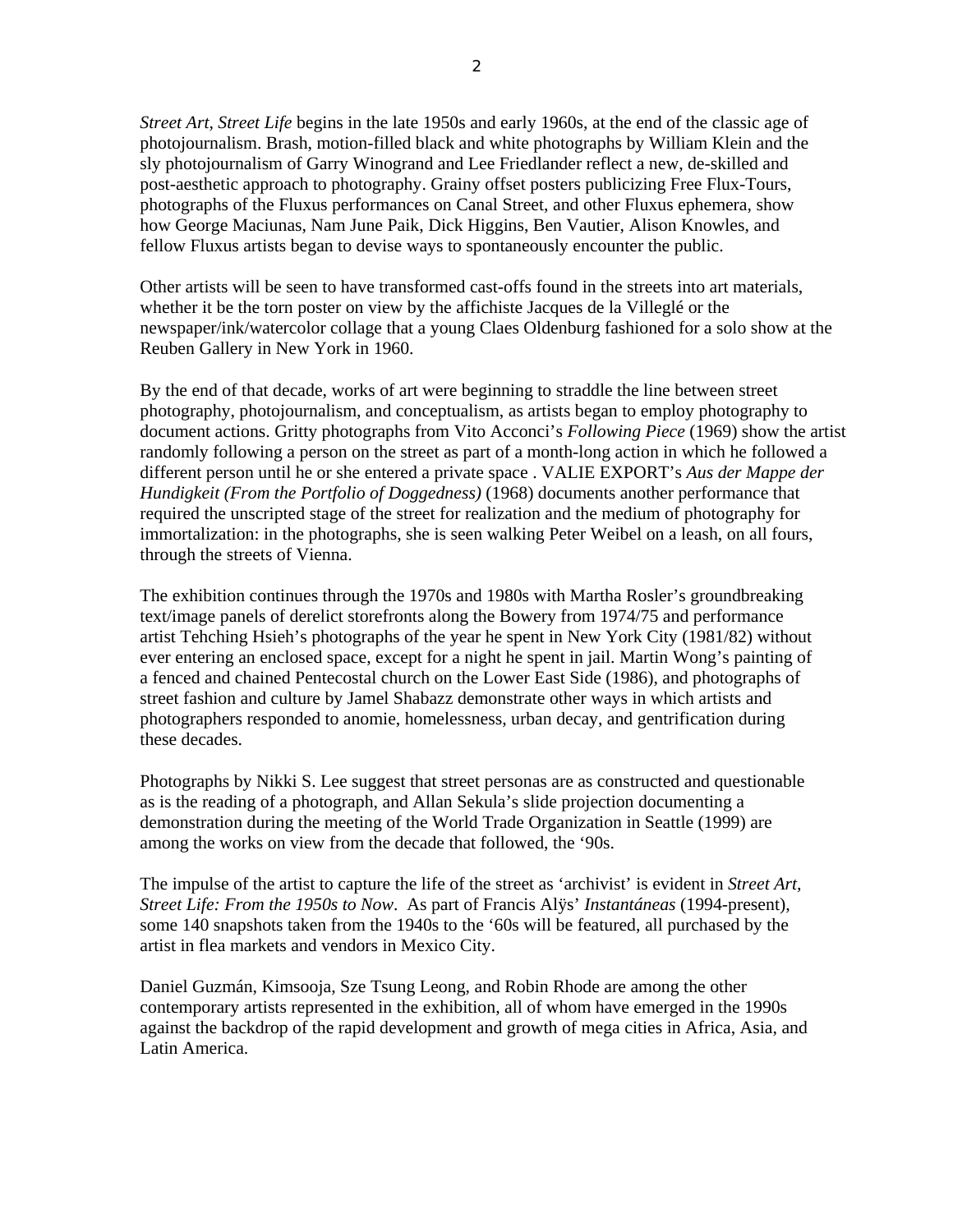"*Street Art, Street Life* illustrates how from the '50s onward artists have used the street to critique the institution of art. But as the visitor will see, their different approaches suggest that ground—the street—was itself unstable and shifting," says Frazer Ward, assistant professor, Department of Art, Smith College, and a contributor to the catalogue. He continues," "Perhaps that's what explains the continuing lure of the street."

## **CATALOGUE**

The exhibition is accompanied by a comprehensive 114-page catalogue published in collaboration with Aperture and distributed by DAP. *Street Art, Street Life: From the 1950s to Now* includes essays by Lydia Yee; Katherine A. Bussard; and Frazer Ward.

## **FUNDING**

*Street Art, Street Life* is made possible by the Emily Hall Tremaine Exhibition Award, JPMorgan Chase Foundation, a MetLife Foundation *Museum and Community Connections* grant and The Andy Warhol Foundation for the Visual Arts. Additional support has been provided by the Peter Jay Sharp Foundation, the New York Council for the Humanities and Etant donnés: The French-American Fund for Contemporary Art.

The Bronx Museum of the Arts receives ongoing general operating support from the New York City Department of Cultural Affairs with the cooperation of Bronx Borough President Adolfo Carrion Jr. and the Bronx Delegation of the New York City Council, New York State Council on the Arts, Bronx Delegation of the New York State Assembly, and private sources.

## **PUBLIC EVENTS**

Panel Discussion: Unreal Streets **FRIDAY, SEPTEMBER 12, 7:00 pm**  New York University, Einstein Auditorium Admission: Free

T.S. Eliot summed up the general mood of urban life between the wars in two words: "Unreal cities." Over the years, however, his phrase has become identified with a certain concept of modernism that proposes to dissolve the boundaries between the private and the social, the material and the spiritual. Curator Lydia Yee and guest speakers examine the enduring fascination of cities and street life on contemporary artists.

Panelists: Lydia Yee, Katherine Bussard, Fatimah Tuggar and Frazer Ward. Introduced by Sergio Bessa

B-Girl City in NYC **SATURDAY, SEPTEMBER 13, 2:00 to 8:00 pm**  South Building—Lower Gallery Admission: Free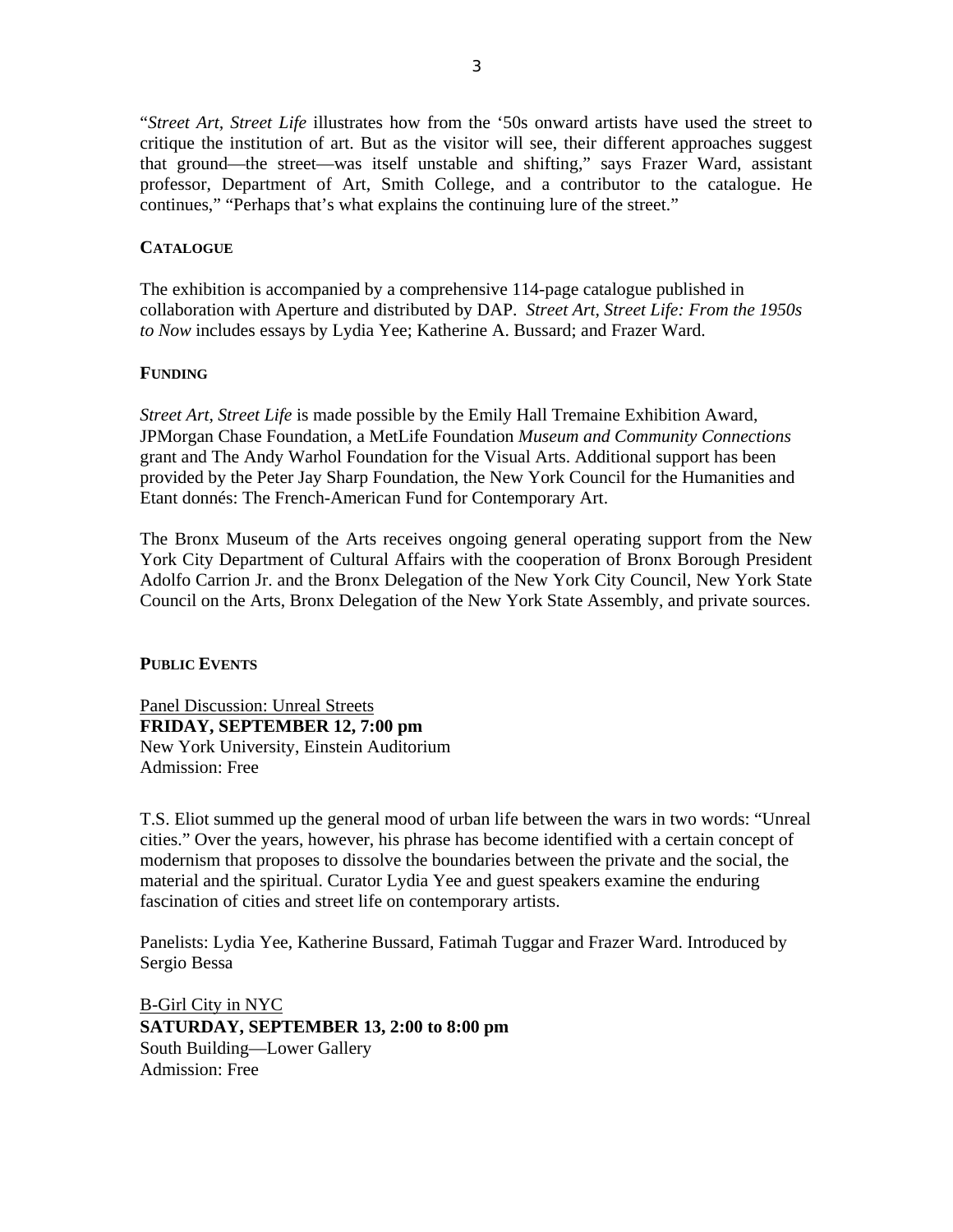The national *b-girl* dance marathon initiated in Texas by Ereina "Honeyrockwell" Valencia comes to the Bronx! Featuring one-on-one *b-girl* battle, one-on-one *b-boy* battle, "three's company" battle (two girls and one guy), kids' crew battle, word of mouth battle, *b-girl* fashion show, and much more. DJ's will be spinning the entire afternoon and into the evening.

Outdoor Fair **SUNDAY, SEPTEMBER 14, 12 to 5pm**  Sidewalk outside the Bronx Museum of the Arts Admission: Free

For the opening day of *Street Art Street Life*, the Bronx Museum will sponsor a grand street fair on the sidewalk immediately in front of the Museum. Highlights include live D.J. and performances, arts activities for families, street food, and local artisans.

First Fridays! - High Water in the Bronx A Squeeze Radio Show *Case*. **FRIDAY, OCTOBER 3, 6:00 to 10:00 pm**  South Wing – Lower Gallery Admission: Free

This special First Fridays! program will feature the entire roster of talent plus special guests from High Water **–** an independent Hip Hop record label run by Sucio Smash. Be there as they record a live radio show for later broadcast.

Hosted by **Timm See** (Squeeze Radio Show) with music by **DJ Sucio Smash** (Squeeze Radio Show). And featuring High Water artists: **Sadat X**, **Fresh Daily**, **P. Casso**, **Sputnik Brown** and much more.

Read This Word **SATURDAY, OCTOBER 18, 3:00 pm** North Wing— $2<sup>nd</sup>$  Floor Admission: \$5.00, free for Bronx Museum members

In an interview with writer and poet Craig Dworkin, editor of *Language to Cover a Page*— *The Early Writings of Vito Acconci* (MIT, 2006), Vito Acconci will discuss his early poetry and how it influenced the future phases in his rich career.

First Fridays! – Africa2K: The Griots Invazion **FRIDAY, NOVEMBER 7, 6:00 to 10:00pm** South Building—Lower Gallery Admission: Free

Emerging from the concept of Y2K, this Bronx Museum First Fridays! program is a metaphorical expression of modern African culture in the new millennium.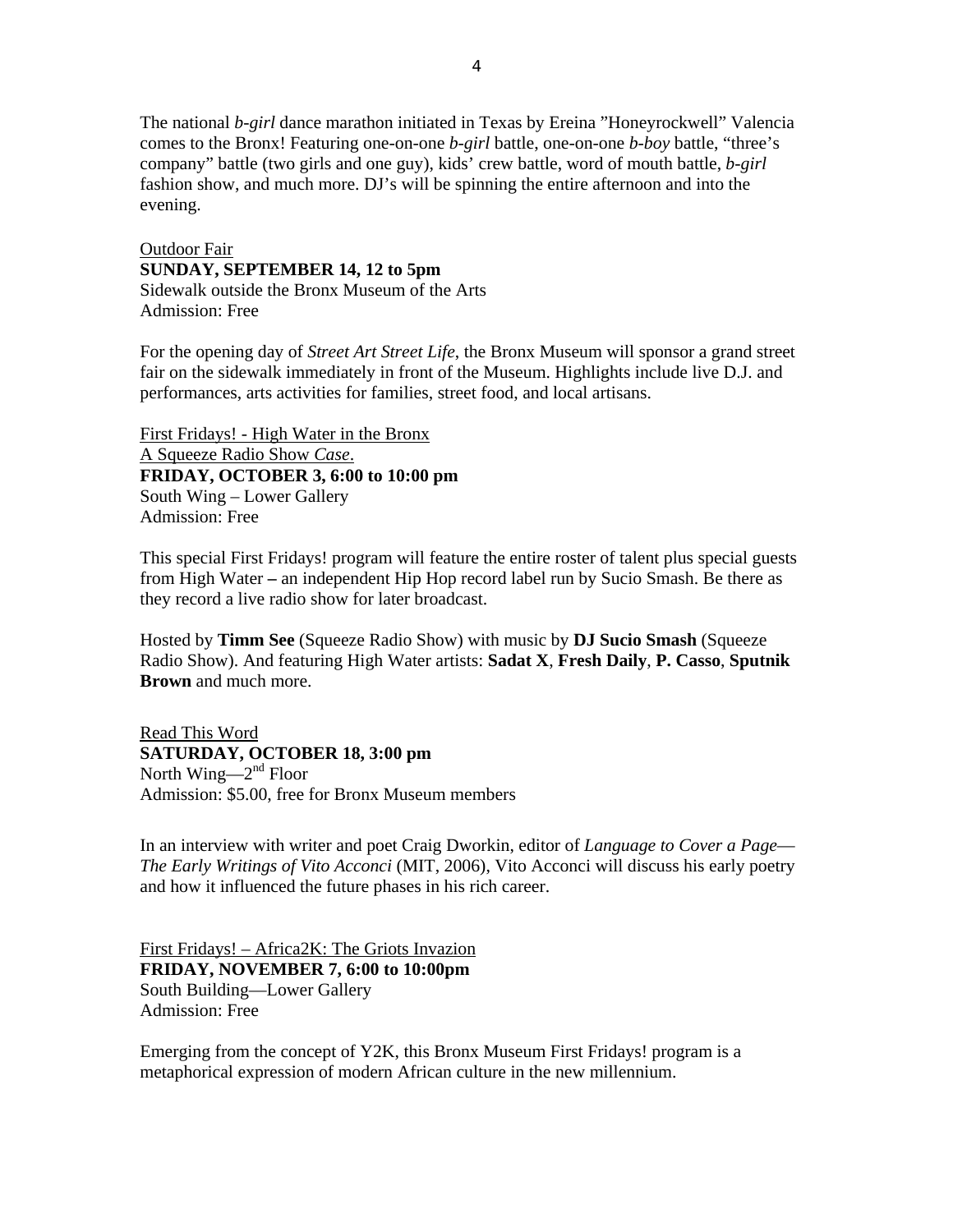Featuring the screening of **"African Underground: Democracy on Dakar"**, directed by Ben Herson, the film will be followed by a panel discussion with filmmakers and African artists. There will also be a live music performance by **African Underground All Stars** - the world's premier African GLOBAL HIP-HOP group featuring MCs from Africa and the Diaspora.

Panel Discussion: Street / Language **SATURDAY, NOVEMBER 15, 3:00 pm** North Building—2nd Floor Admission: \$5.00, free for Bronx Museum members

For centuries, the sounds, vernaculars and visuals that populate our cities' streets have been sources of undying fascination to artists and writers who see in this plurality not merely a picture of social stratification but a true testament to the wealth of language. STREET/LANGUAGE will feature poet Kenneth Goldsmith, sound artist Kabir Carter, and Vancouver-based writer and performer, Christian Bök in a lively discussion on the role street culture play in their work. The event will culminate in a series of performances by the three participants.

Panelists: Christian Bök, Kabir Carter, Kenneth Goldsmith. Moderated by Sergio Bessa.

Panel Discussion: Street as Site of Globalization **WEDNESDAY, DECEMBER 3, 7:00 pm**  The New School, Tishman Auditorium Admission Free

Organized in conjunction with Aperture's *Confounding Expectations: Photography in Context Lecture Series*; Parsons The New School for Design and the Vera List Center for Art and Politics at the New School.

First Fridays! – Cabiosile pa' Shango! A Musical Tribute to the Forces of Fire and Healing **FRIDAY, DECEMBER 5, 6:00 to 10:00pm**  South Wing – Lower Gallery Admission: Free

Join the Bronx Museum's First Fridays! musical tribute to the forces of fire and healing. Hosted by Marinieves Alba/ The Zol Lab and featuring live music by Afro-Caribbean group **Illu Aye** with **DJ Laylo**, this event will have you on your feet and inspired.

Illu Aye's dedication to promoting the rich cultural legacy of Africa in the Americas and the Caribbean through performance since 2004 celebrates the connections between the peoples and cultures of the African diaspora. Trained by master musicians and versed in sacred and popular rythms such as bata, guiro, rumba (Cuba); bomba and plena (Puerto Rico); and palos, salves, and kongos (Dominican Republic), Illu Aye will be bursting with all of your favorite music.